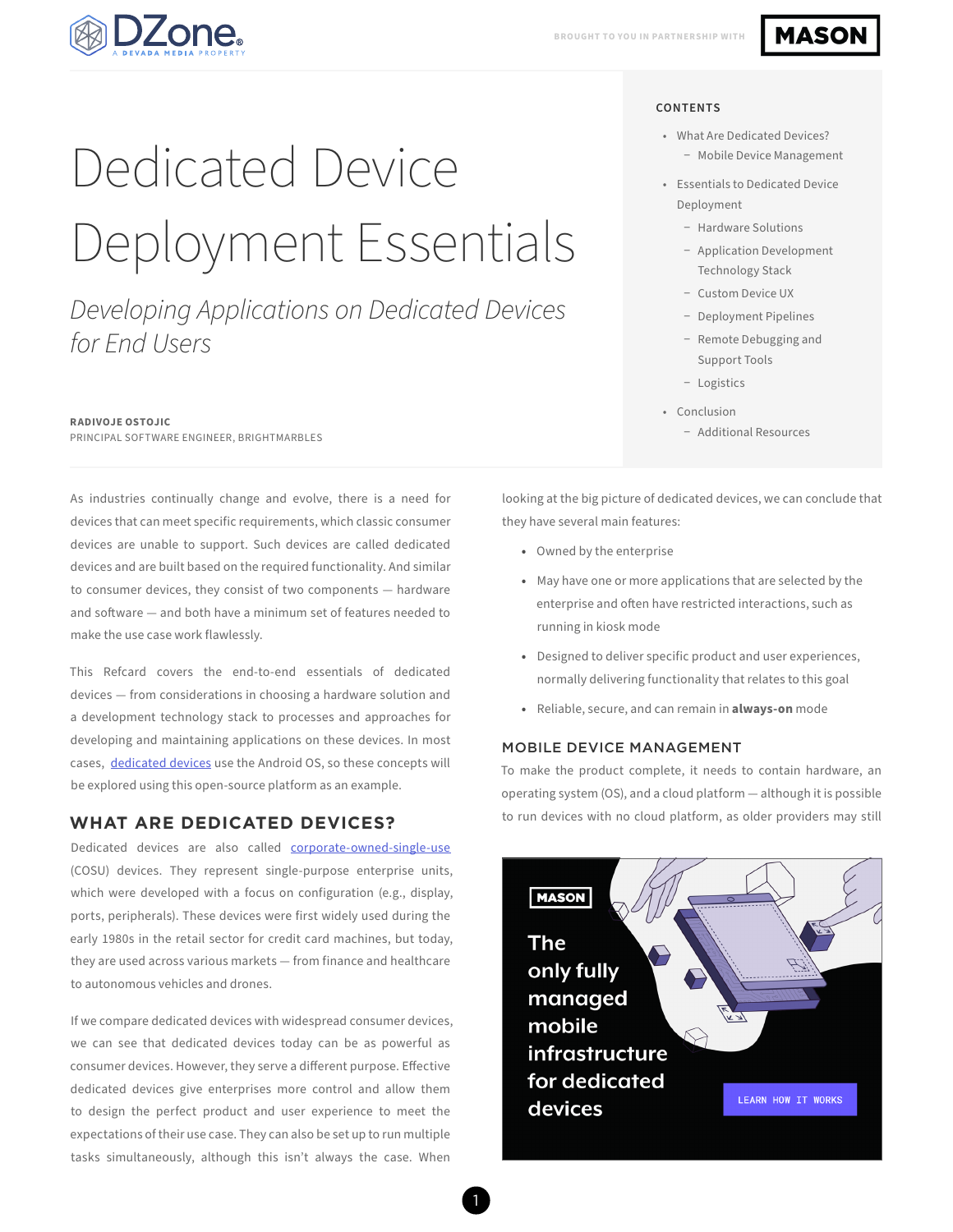# **MASON**



**Tired Of Having A Fragmented Mobile Infrastructure Stack?** 

Want Full End To End Control Of Your **Dedicated Devices?** 

# Hardware - OS - Fleet Management - Logistics Sign Up For An Account Today

# **CREATE AN ACCOUNT**

### **Fast, Fearless** Development

Build a custom Android OS in seconds. Use a simple YML file to standardize the OS across your fleet.

### Control **Through Code**

Control every aspect of your development with code - from OS configuration to hardware functionality.

# **Speed Through Automation**

Use automation to decrease time spent testing, releasing and provisioning. Spend your time building great features and products.

### Predictable **Hardware**

Consistent, reliable infrastructure. Stop spending cycles refactoring and testing every time consumer hardware changes.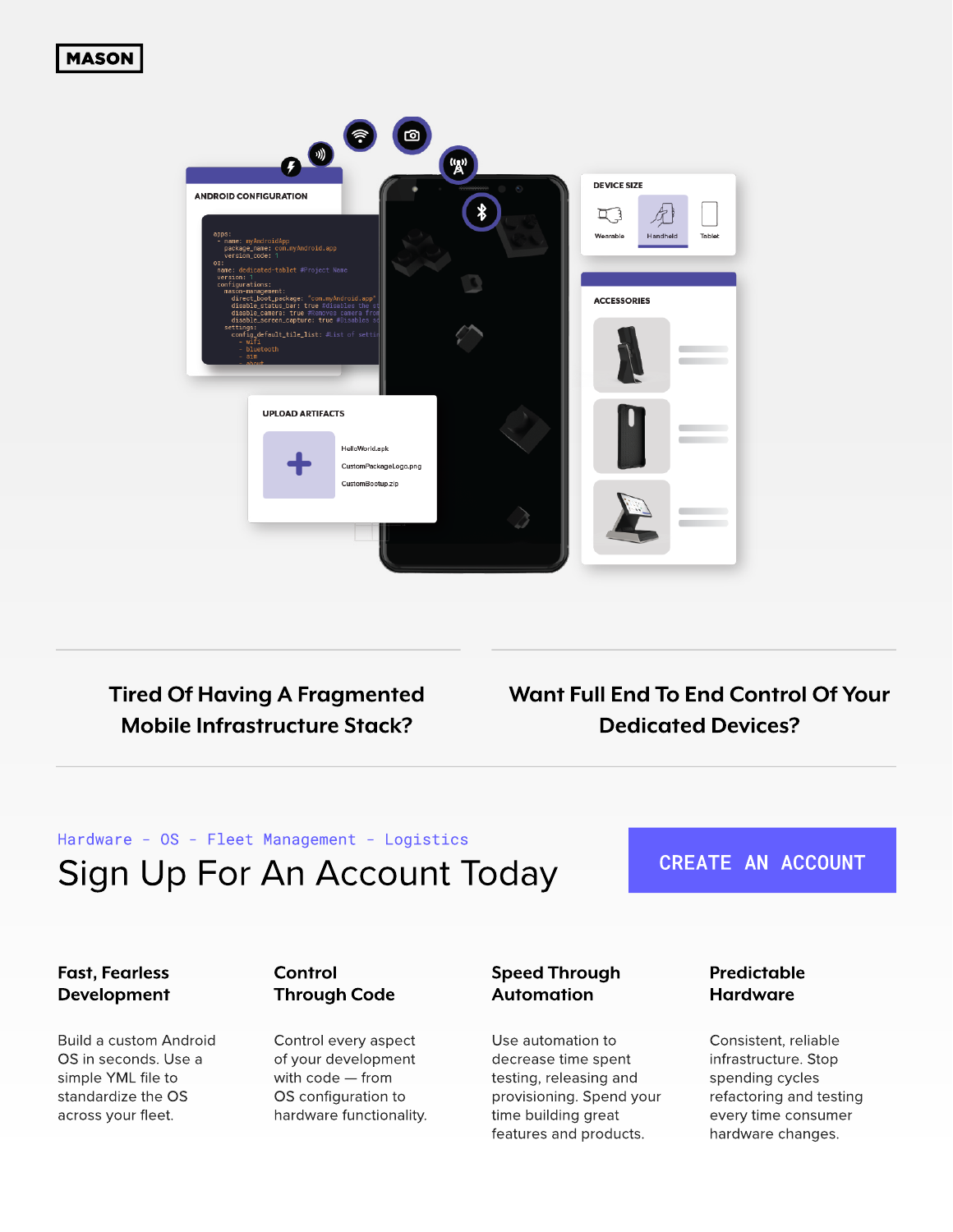

do. In that case, devices are provisioned and maintained in person, and periodic site visits or other touchpoints are used to monitor it. There is no communication between the device and remote support or IT; however, this is an outdated model that has high personnel and logistical costs with low capabilities to respond to problems or evolving needs. The majority of [mobile device management](https://en.wikipedia.org/wiki/Mobile_device_management) (MDM) platforms do not have hardware. In most cases, hardware is bought separately, and then an MDM is selected to manage these devices. Depending on the OS (e.g., Android, Linux, etc.), it is necessary to create application code that enables adequate use of hardware functionality.

Each of the devices should have predefined application software connected to the enterprise back end and cloud-based device management. There is also a set of well-defined rules by which devices are managed. In addition to being a set of consumer applications with different configurations, back-end infrastructures, certificates, and licenses, MDM has several important functionalities that are crucial for the entire system:

- Remote, real-time analysis, diagnosis, verification, and monitoring of errors
- Regular update of applications, functionalities, etc.
- Clear and secure connections between the various system components

# **ESSENTIALS TO DEDICATED DEVICE DEPLOYMENT**

After the decision to build a dedicated device that is widely available to users, it is necessary to make a few key decisions when it comes to hardware, the application development technology stack, customized device UX, deployment, and remote debugging and logistics. Each of these concepts represents an important segment of the entire system, and if one is selected incorrectly, it can affect the quality of the entire product.

### CHOOSING A HARDWARE SOLUTION

Hardware can impact the quality, user experience, and stability of the entire system. There are many factors to consider when choosing the right hardware, including:

- Does the device support all use cases of the project?
- What is the price-performance ratio?
- How easy is it to establish a setup of devices for development and distribution to users?
- Does the device have all the right certifications, if needed, based on industry?
- Most importantly, do these all fit into the project budget?

#### **COTS VS. DIY**

Dedicated devices can be divided into two groups: off-the-shelf devices ([COTS\)](https://csrc.nist.gov/glossary/term/commercial_off_the_shelf) and custom devices [\(DIY](https://csrc.nist.gov/glossary/term/commercial_off_the_shelf)). COTS devices are mainly developed by original equipment manufacturers (OEMs), and they are usually available to a larger number of users. Some prominent OEMs are Samsung, Apple, LG, Mason, and others.

DIY devices are custom devices created exclusively depending on the needs and specifications of the project. They may be customized versions of modular off-the-shelf options, or something designed specifically for the purposes of the project. They may rely on an operating system like Android OS or may use only microcontrollers and low-level firmware to manage their processes. Some solutions include Raspberry Pi, Mason, and OEM/original design manufacturer (ODM) catalog devices. DIY or out-of-country options typically require evaluating the device for certifications, checking for regulatory compliance, performing your own quality assurance, etc. Also, import/export laws and the certifications required may change.

# SELECTING AN APPLICATION DEVELOPMENT TECHNOLOGY STACK

In most cases, dedicated devices use an Android operating system; therefore, the natural choice for the mobile application stack is Android's SDK. Native Android development requires a basic understanding of how the Android OS works and how the connection between software and hardware is established. When it comes to the language for developing Android applications, Java or Kotlin, among other possible languages, can be used. Java is a proven programming language with many open-source tools and libraries available that can facilitate the development process. Also, most of the Android SDK code is written in Java.

On the other hand, Kotlin is increasingly taking the lead in Android mobile application development. Almost all the latest and greatest Android apps use Kotlin or largely transfer their Java code to Kotlin. Kotlin is designed to improve the flaws and shortcomings of Java and is currently clean, lightweight, and less verbose. The Android team recommends Kotlin for the development of Android applications, and Kotlin is many times the first choice of languages.

| <b>KOTLIN VS. JAVA OVERVIEW</b> |               |             |
|---------------------------------|---------------|-------------|
| <b>FEATURE</b>                  | <b>KOTLIN</b> | <b>AVAL</b> |
| Lightweight                     |               | X           |
| Null safety                     | $\sqrt{}$     | X           |
| Extension functions             |               | X           |
| Smart casts                     |               | X           |
| Checked exception               | X             |             |
| Lambda expressions              |               | X           |

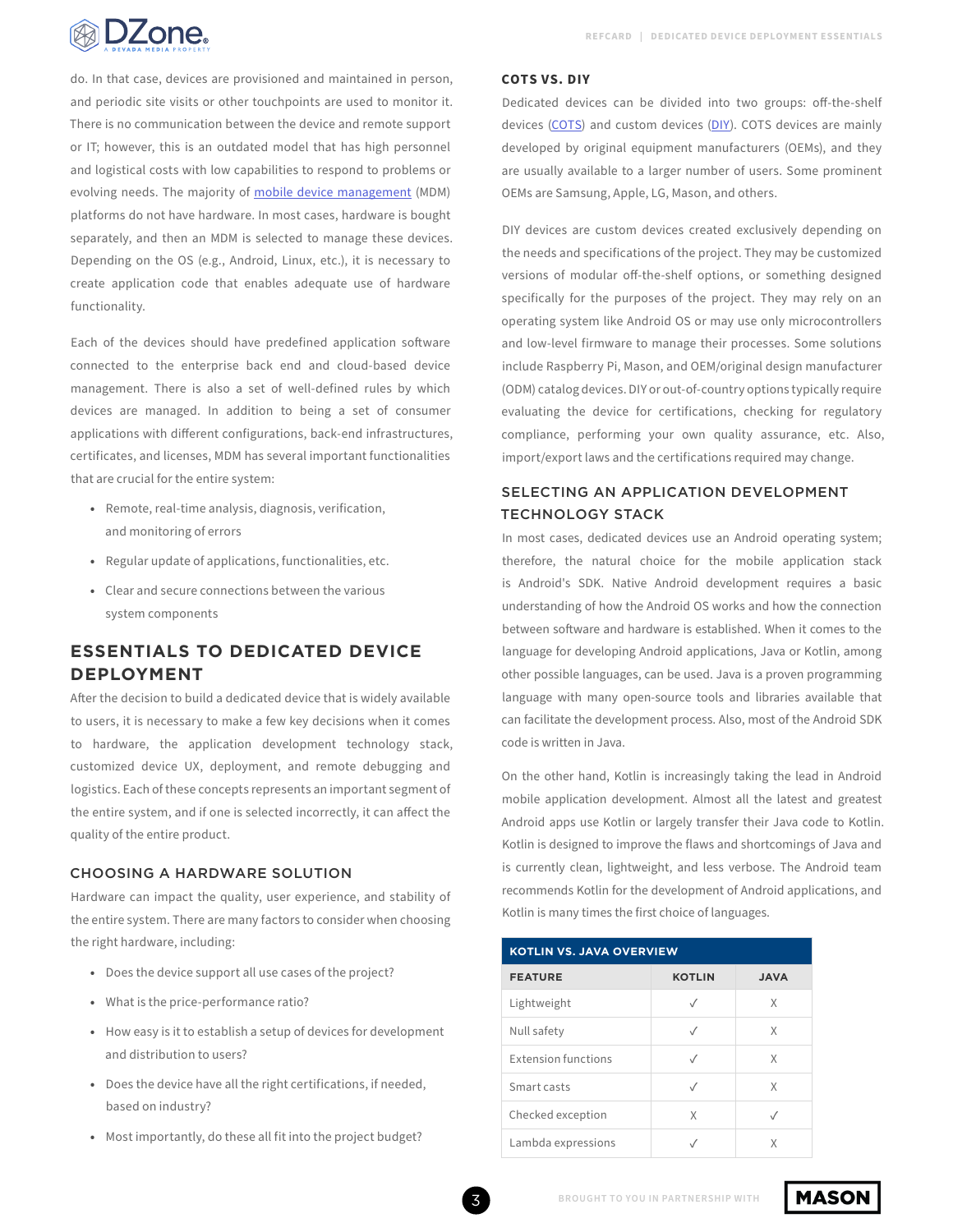

The table above shows some primary offerings of Java and Kotlin. For more details, see how Kotlin compares to Java: [https://kotlinlang.](https://kotlinlang.org/docs/comparison-to-java.html) [org/docs/comparison-to-java.html](https://kotlinlang.org/docs/comparison-to-java.html)

In addition to native development, it is possible to use cross-platform technologies — the most represented include Flutter, ReactNative, Xamarin, and the increasingly popular, relatively new [Kotlin multi](https://kotlinlang.org/docs/mobile/home.html)[platform](https://kotlinlang.org/docs/mobile/home.html) (KMM). This approach makes sense if you need to develop the application with one source code on several platforms, such as on an Android device and on a web platform (this option is offered by Flutter) to save money and development time. The major difference between native and cross-platform development is that native is much safer, has faster performance, and is very responsive, which leads to a generally enhanced user experience. The disadvantages are that it can run only on one platform, the cost of software development is higher, and it requires more developer resources.

In contrast, cross-platform development is far cheaper, the code can be used on more platforms, and in most cases, it requires fewer developer resources. The disadvantages are mainly related to limited device feature support and performance delays. Additionally, features that are not supported in the cross-platform must be developed in the native platform, and this requires the mandatory presence of a native mobile developer on each team.

### CUSTOMIZING THE DEVICE UX

The appearance of the application plays a decisive role in what kind of experience the user will have. Often, the user interface (UI) influences whether the user will like the product or not, as well as whether they will continue to use it. Due to these factors, it is crucial that the device offers maximum flexibility and freedom regarding its design.

With custom OS development, it is possible to change the entire UI system to meet the project requirements. A concrete example of this is Android Automotive within the Android Open Source Project (AOSP), where a separate UI system was created (Android Automotive System UI) using components and core applications for OEMs, users, and developers. You can explore this example further here: <https://source.android.com/devices/automotive>

Some OEMs make it easy to configure the base OS of their device through a YML configuration file, starting from the boot-up animation to turning hardware components on and off (such as a camera). This flexibility simplifies the customization process and allows developers who may not have deep system knowledge to easily change the OS.

In addition to this approach, there are EMM/MDM options available, primarily offered by large manufacturers. These providers have devices with predefined UI that can also be changed depending on the needs of the client via their managed services. If, for example, a

client wants a specific design for the Android Launcher, modifications can be made in the config file by the provider. A simple use case is a company that provides devices to their employees with a specific login method, custom Android Launcher design, and limited number of applications. Another example is kiosk mode on top of the Android OS layer, which can generally have only one application that supports a single function, or a set of applications that are locked by the IT admin. Also, the UI can be modified inside custom read-only memory (ROMs) using rooting.

#### CREATING A DEPLOYMENT PIPELINE

Deploying software is one of the most important and complex processes of the SDLC. This step includes selecting the appropriate deployment method, automating the deployment process to reduce the risk of human errors, increasing the deployment speed, and streamlining the process overall. There are several platforms on the market that cover and automate many parts of this process, such as AppCenter, AWS CodeDeploy, and CircleCI, as well as tools that can be used in conjunction with these and integrated into any deployment pipeline or workflow, enabling automation — for example, Mason with Jenkins and Kubernetes.



As shown in the image above, there is a difference between continuous delivery and continuous deployment. Continuous delivery refers to the delivery of code to the testing team, and continuous deployment refers to the deployment of code to the production environment.

#### REMOTE DEBUGGING AND SUPPORT TOOLS

It is completely common for minor or major errors to occur in production; in extreme situations, it is even possible for the entire system to stop. To avoid such situations, devices running Android OS often offer options for remote debugging and support tools. A dedicated Android device is debugged via the development machine on which the DevTools instance is located.

From there, the content on the Android device is screencast to the [DevTools](https://developer.chrome.com/docs/devtools/remote-debugging/) instance. It is then possible to use Team Viewer, Remote ADB tool — which allows developers to connect to the ADB shell